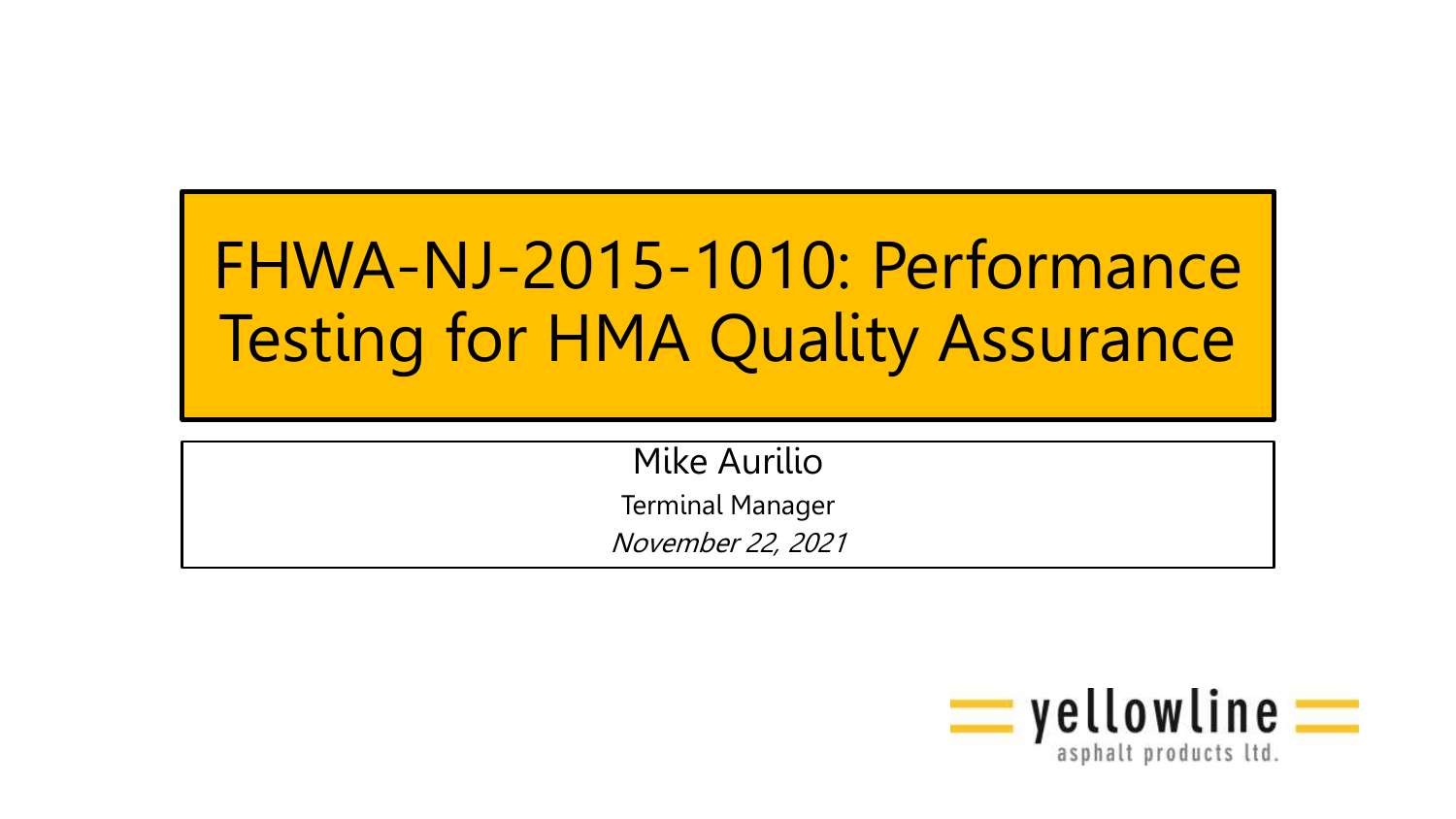#### New Jersey's Experience

- Longitudinal cracking primary distress
- First course of action was to lower gyrations
	- Increase AC content but use PMA to offset rutting concerns
- Pressure from contractors to increase RAP usage





Stevenson Ganthier, New Jersey Department of Transportations Experience with RAP and Performance Testing, Ontario Asphalt Technical Symposium, June 15, 2021.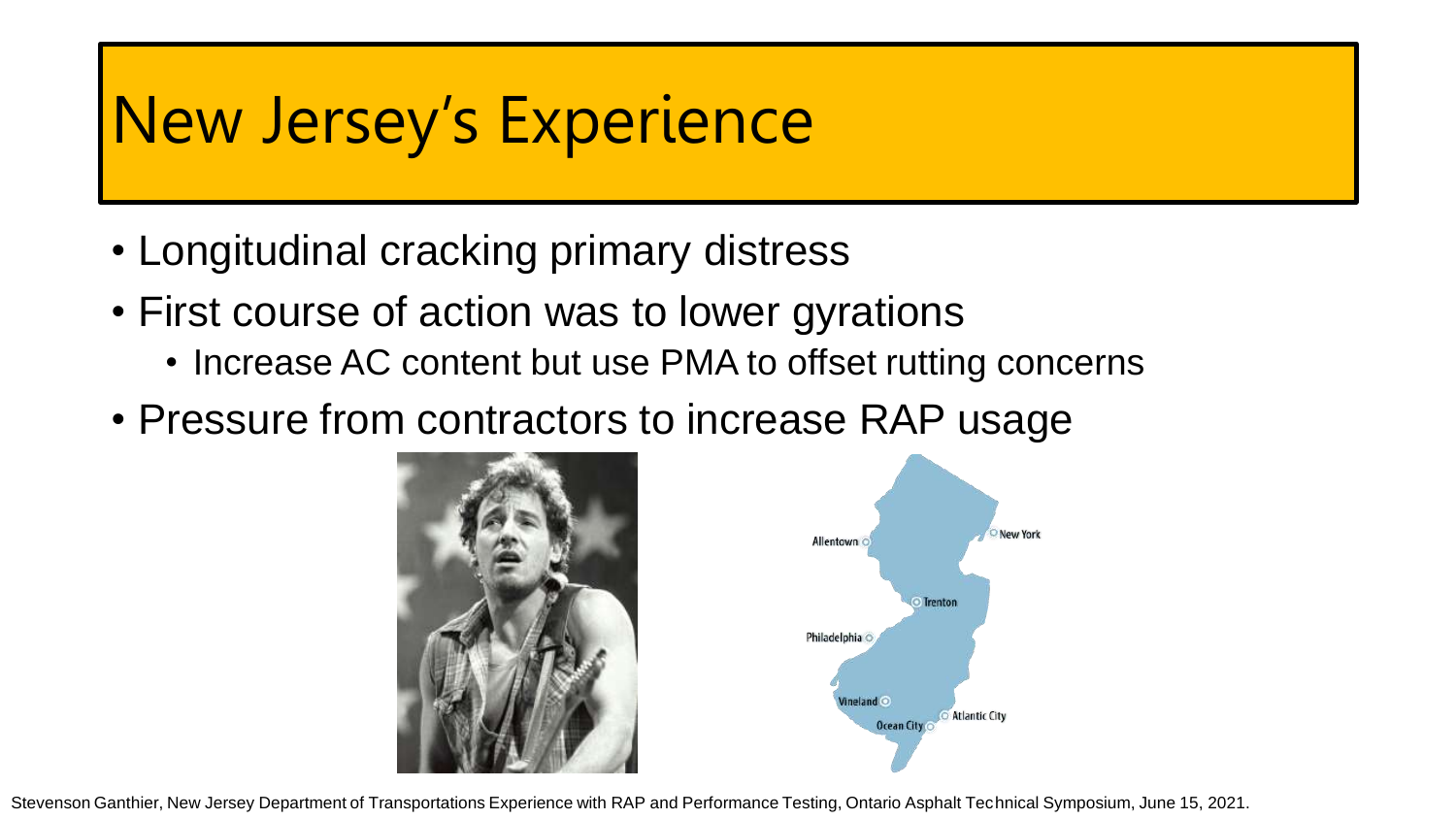#### General Concepts

- Asphalt Cement content is a function of performance rather than air voids
- Evaluate cracking and rutting performance
- Correlation with field performance important

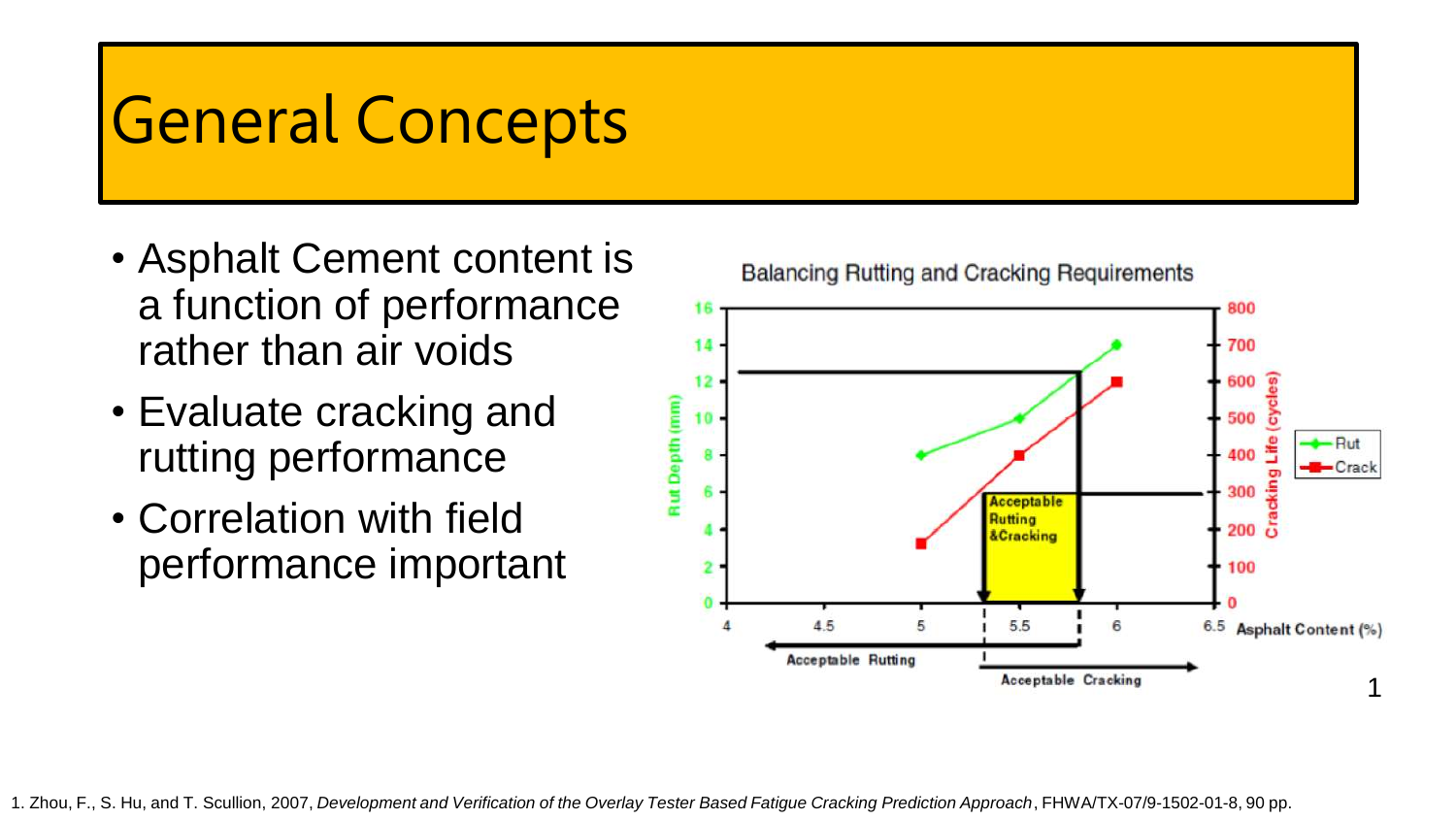#### Performance Based Acceptance Procedure

- NJDOT's FOUR STEP PROCESS:
	- 1. Volumetric Design
	- 2. Mixture Performance Tested
	- 3. Plant Produced Test Strip Paved and Tested
	- 4. Plant Produced Mix Evaluated During Paving
- Tests Used:
	- Asphalt Pavement Analyzer
	- Flexural Beam Fatigue (Four Point Bending)
	- Texas Overlay Tester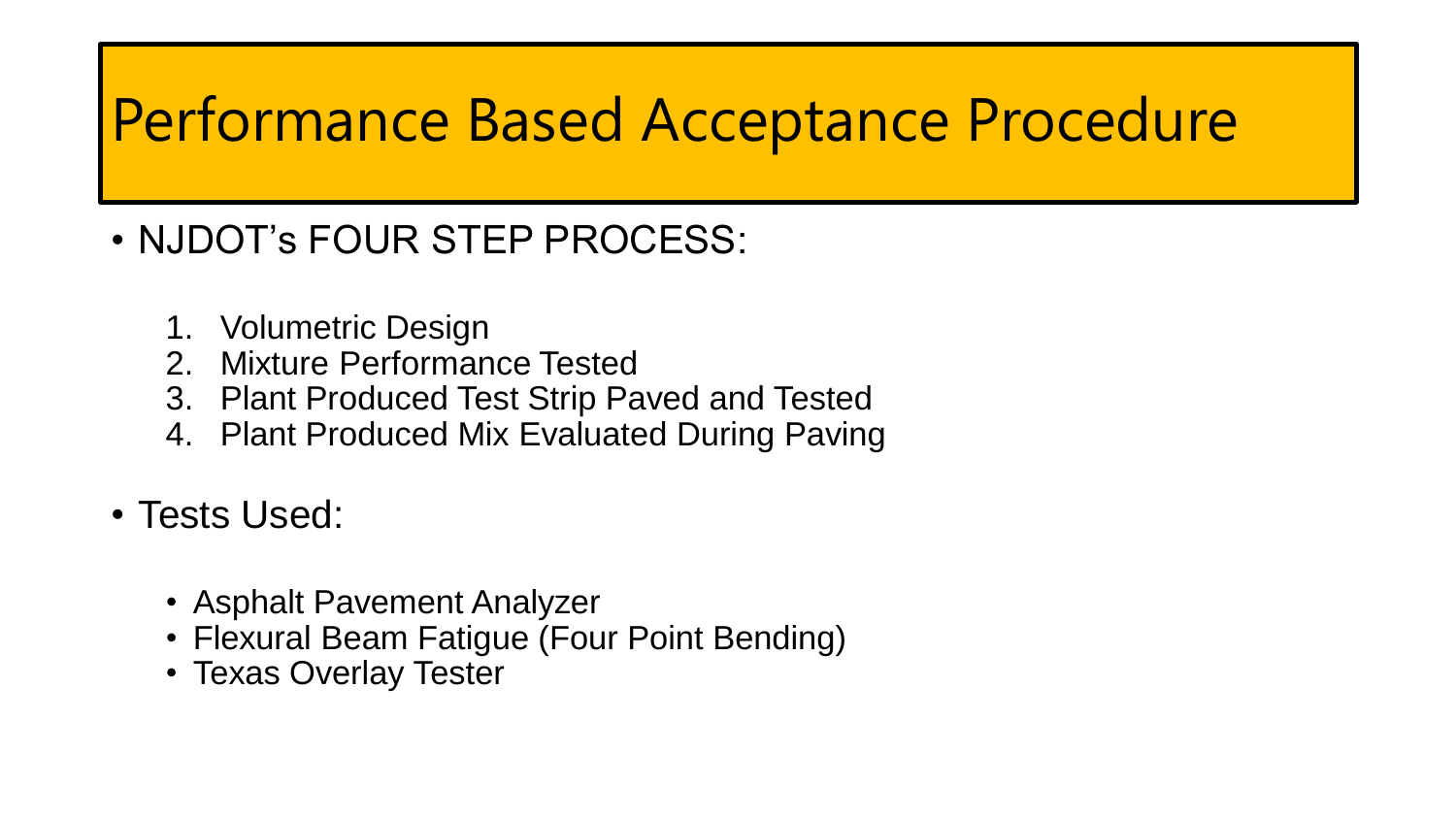#### New Jersey Process

- 1. Volumetric Design:
	- Using proposed materials, contractor performed, DOT verified
- 2. Contractor submits materials to DOT approved laboratory
	- Lab prepares mixture test specimens
	- If successful, move to Step 3
- 3. Hot Mix plant produces a test strip
	- Loose mix is sampled and supplied for testing
	- Repeated until the material passes
- 4. Contractor samples mix during production for continued evaluation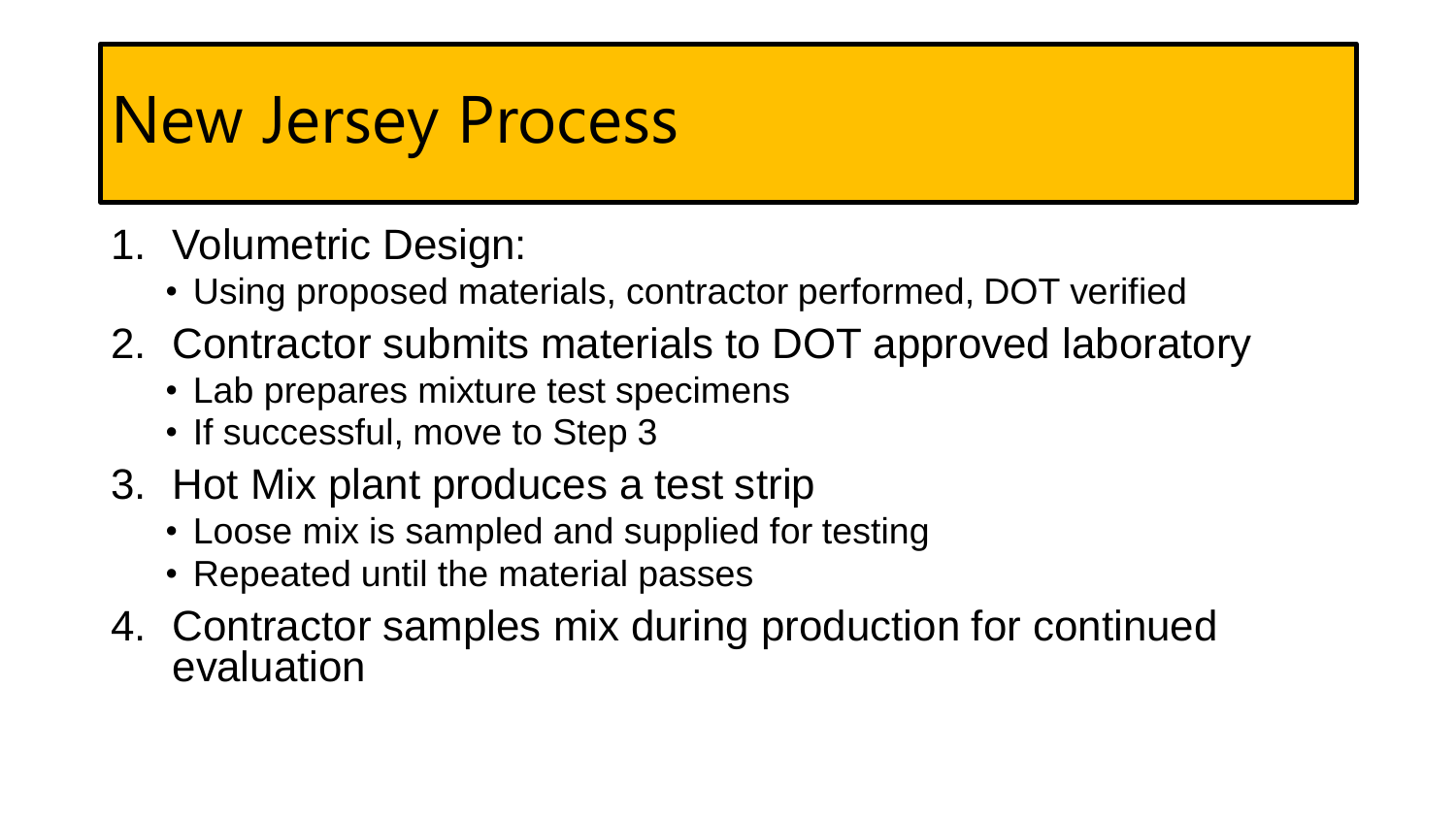#### Specialty Mixes with Performance Specifications

- High Performance Thin Overlays
- Binder Rich Intermediate Course
- Bridge Deck Waterproofing Surface Course
- Bottom Rich Base Course
- High RAP Mix (Surface and Base Course)
- Limits produced with database of mix performance data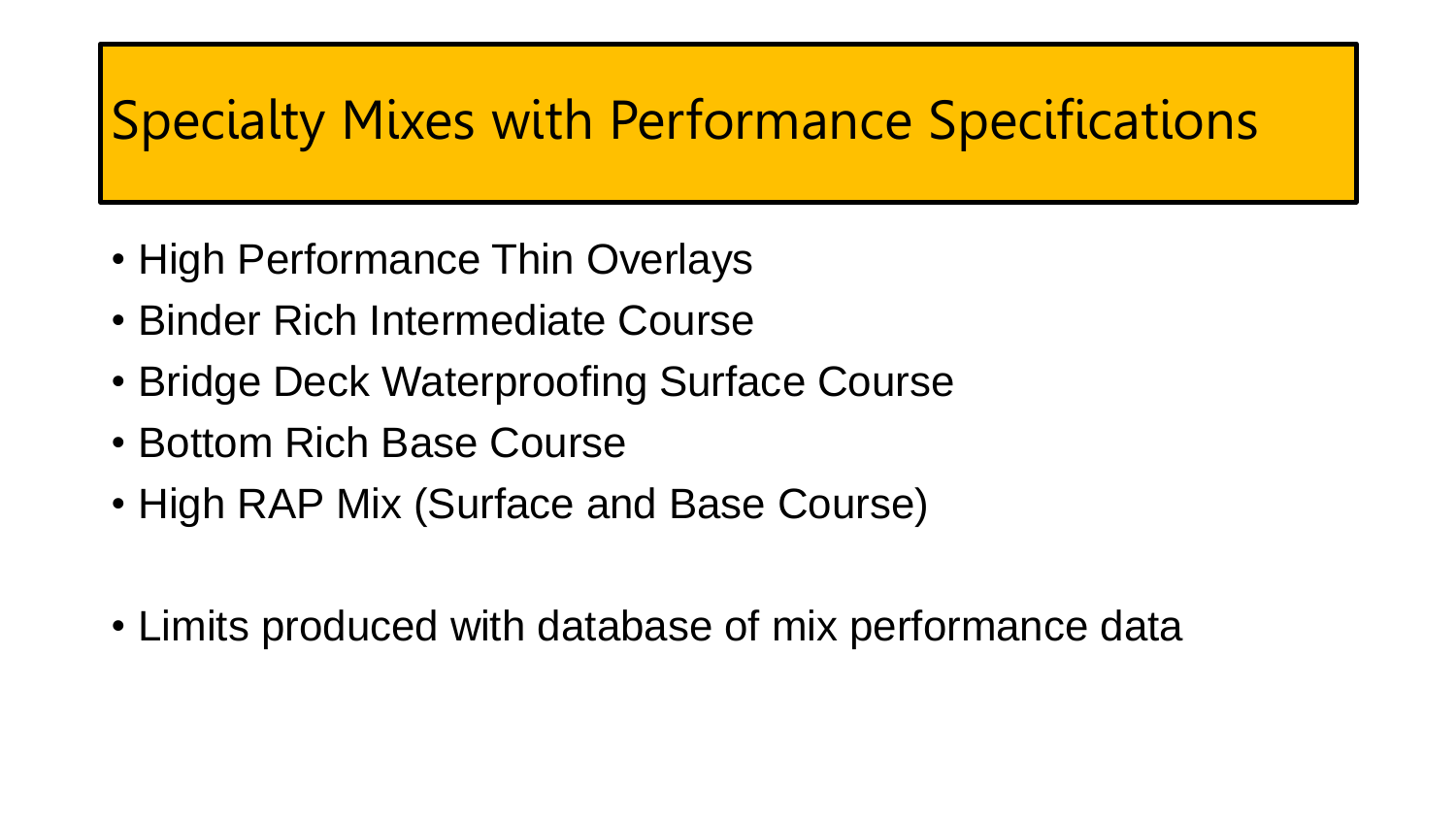### High Performance Thin Overlay

- Fine graded mixtures with maximum nominal aggregate size of 9.5mm
- Use polymer modified PG 76-22
- No natural sand or recycled materials
- As of report, only had rut requirement (Max. 4mm)
- Current specifications also include overlay tester specification

| Volumetric Requirements for Design and Control of HPTO |                                  |                               |                     |                      |                            |  |  |
|--------------------------------------------------------|----------------------------------|-------------------------------|---------------------|----------------------|----------------------------|--|--|
|                                                        | Required<br>Density              |                               | Voids in<br>Mineral | Dust<br>to<br>Binder | Draindown<br><b>AASHTO</b> |  |  |
|                                                        |                                  | $(% \mathcal{L}_{0})$ of Gmm) | Aggregate           | Ratio                | T 305                      |  |  |
|                                                        | $N_{\text{des}}$<br>(50)<br>Gyr) | $N_{max}$<br>(100)<br>Gyr)    | (VMA)               |                      |                            |  |  |
| Design<br>Requirements                                 | 96.5                             | ≤<br>99.0                     | $>$ 18.0%           | $0.6 -$<br>1.2       | $\leq 0.1 \%$              |  |  |
| Control<br>Requirements                                | 95.5<br>97.5                     | ≤<br>99.0                     | >18.0%              | $0.6 -$<br>1.3       | $0.1\%$                    |  |  |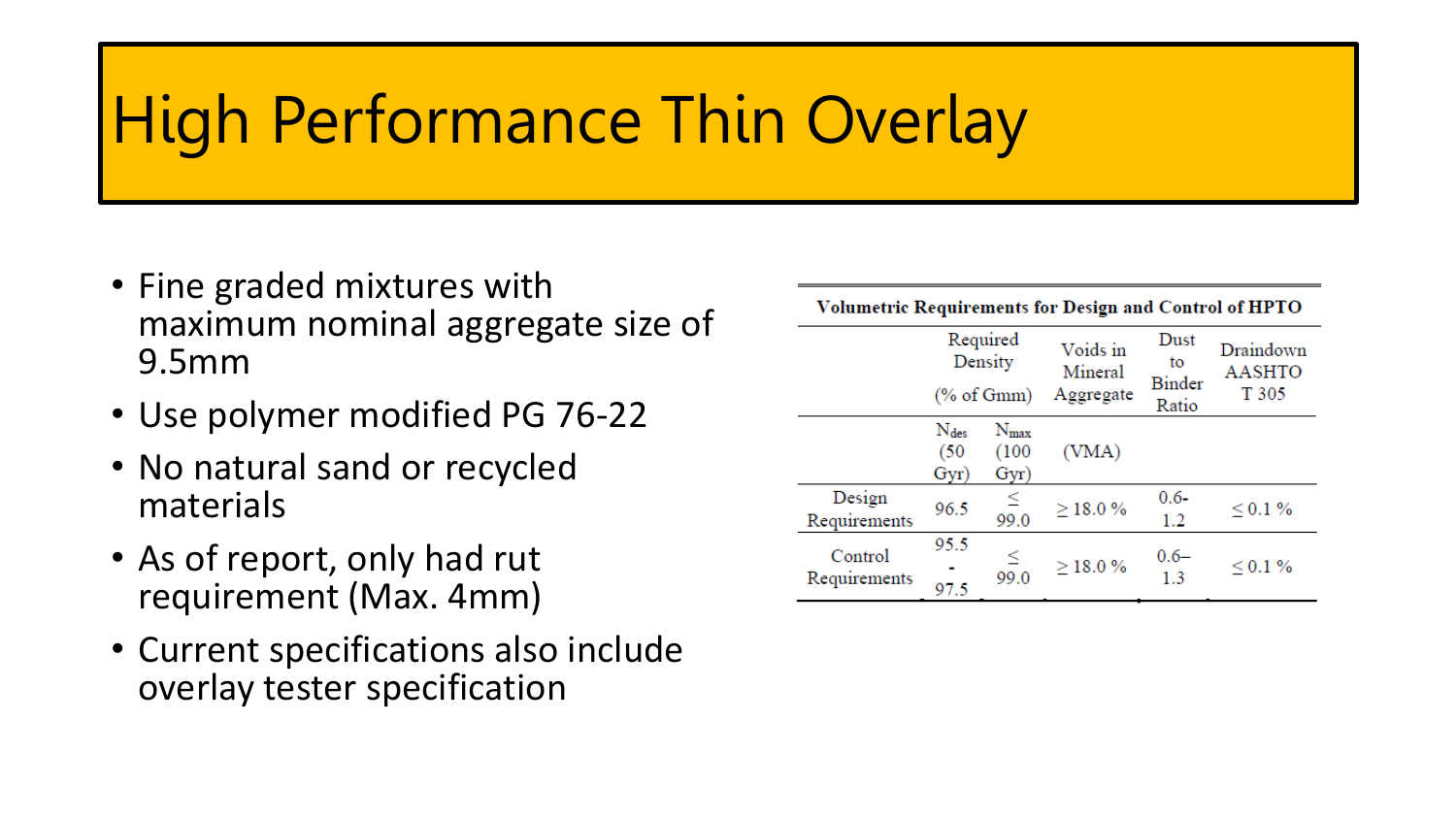### High Performance Thin Overlay

- Trial on Interstate 287 Southbound
- Primary distress was topdown, longitudinal cracking
- 1 inch (25mm) thick lift applied after milling
- "Performing exceptionally well"

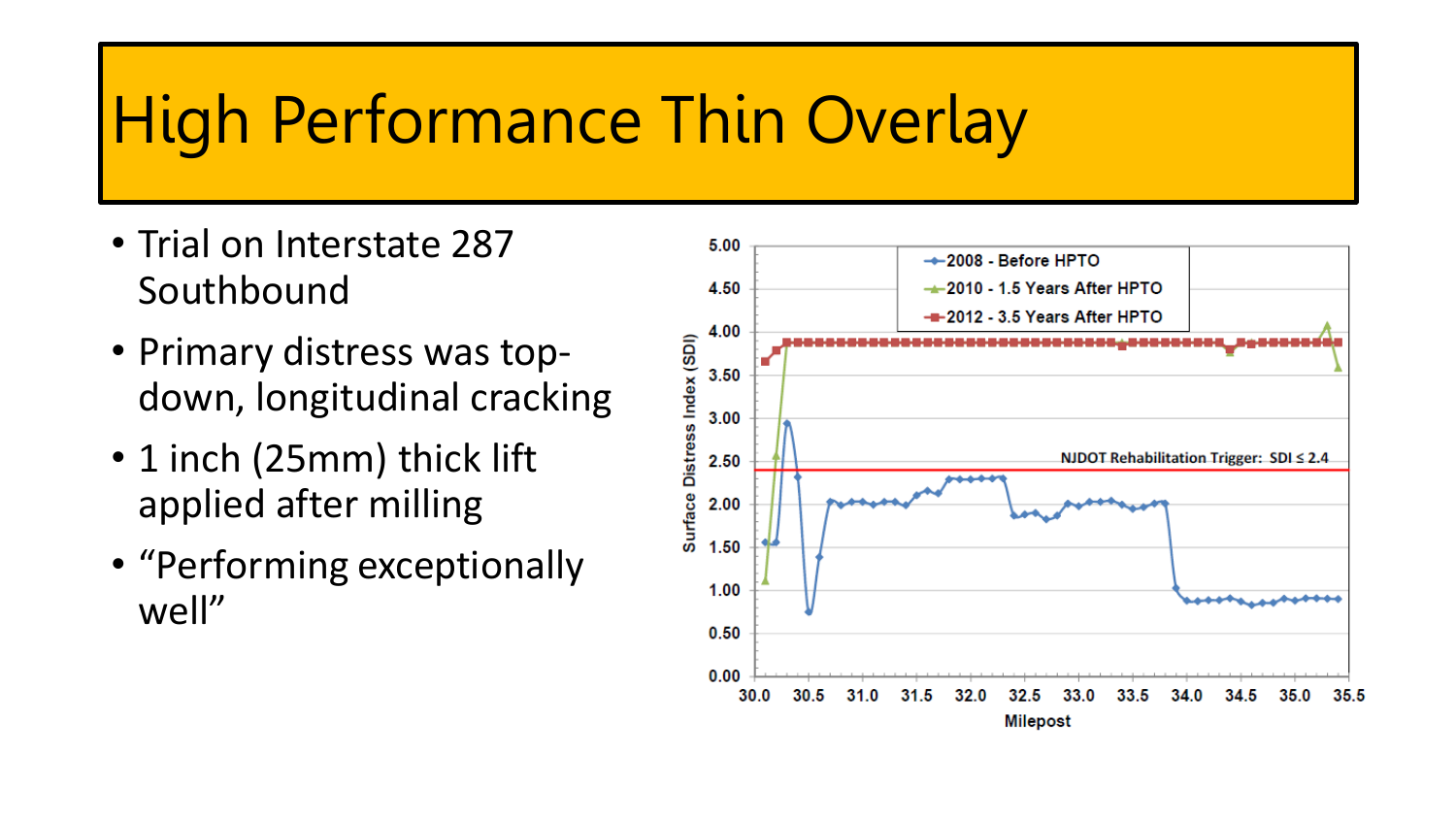#### Bridge Deck Waterproofing Surface Course

- Produce rut and fatigue resistant impermeable bridge deck layer which can be placed with static, rolling compaction
- 9.5mm NMAS
- Polymer modified or thermoplastic polymer modified asphalt suggested
- Rutting and Cracking requirements

| <b>BDWSC Grading of Total Aggregate</b> |                    |  |  |  |
|-----------------------------------------|--------------------|--|--|--|
|                                         | Percent Passing by |  |  |  |
| Sieve Size                              | Mass               |  |  |  |
| 1/2"                                    | 100                |  |  |  |
| 3/8"                                    | 80-100             |  |  |  |
| #4                                      | 55-85              |  |  |  |
| #8                                      | 32-42              |  |  |  |
| #16                                     | 20-30              |  |  |  |
| #30                                     | 12-20              |  |  |  |
| #50                                     | $7 - 16$           |  |  |  |
| #100                                    | 3-12               |  |  |  |
| #200                                    | $2.0 - 6.0$        |  |  |  |
| Minimum Percent                         |                    |  |  |  |
| Asphalt by Mass of                      | 7.0                |  |  |  |
| <b>Total Mix</b>                        |                    |  |  |  |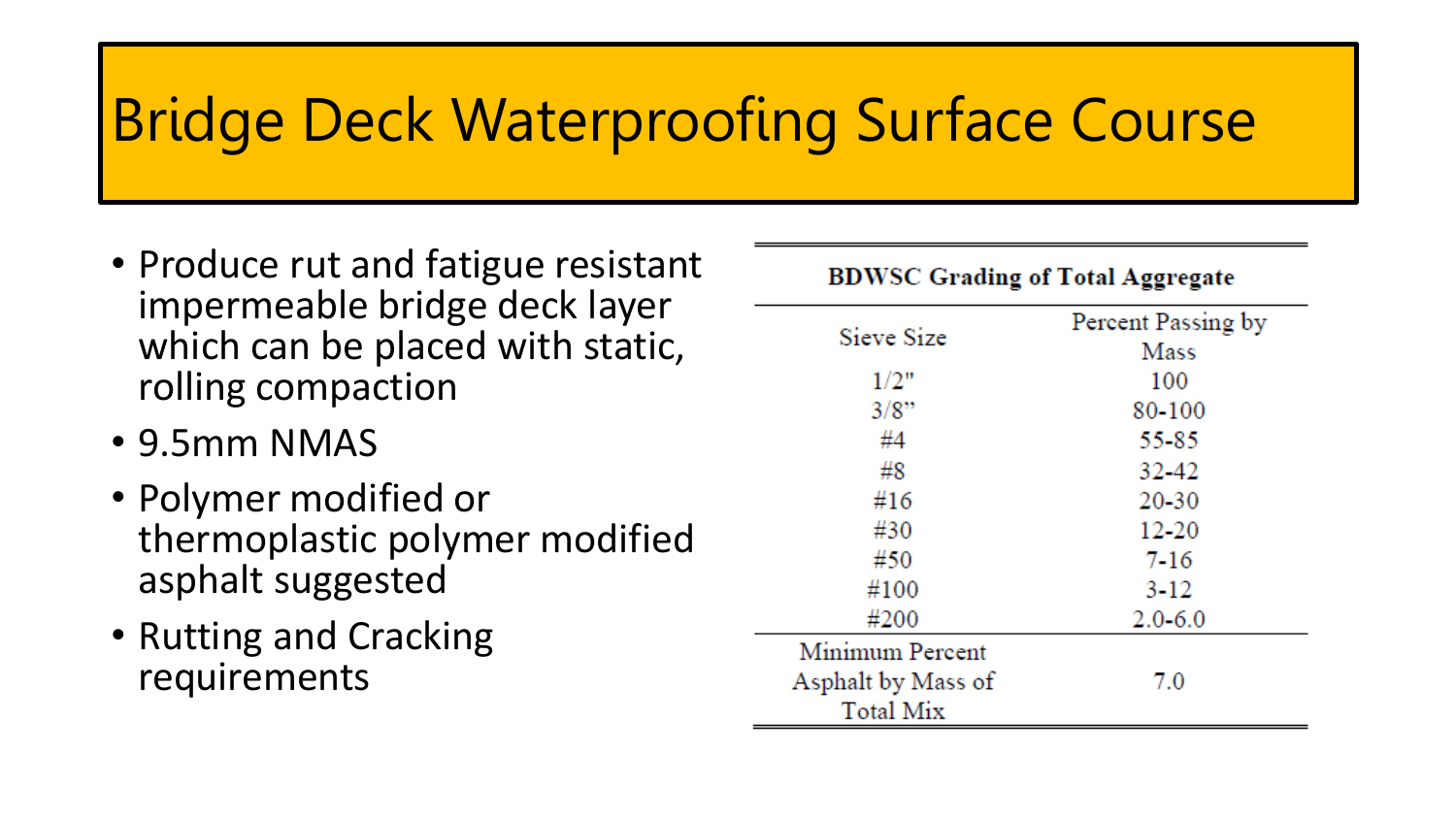#### Bridge Deck Waterproofing Surface Course

- Use on ACROW Bridge, Route 80
	- Temporary bridge
- Mix was pre-approved and exceeded minimum requirements
- Original pavements were removed after 6 weeks of use
- Deck appearance did not change over lifespan

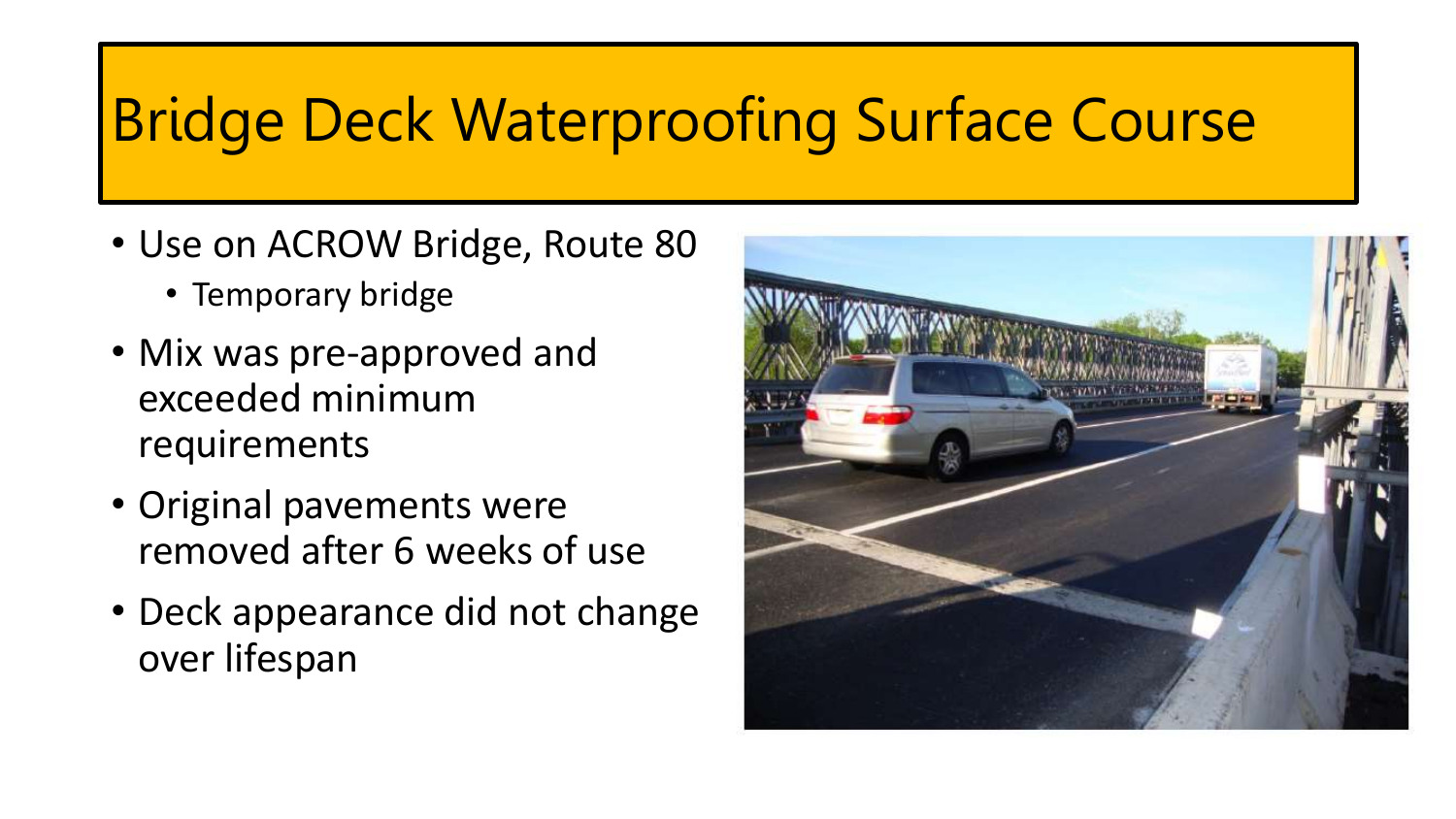### High RAP Mixes

- Surface: 20% Minimum
- Base/Intermediate: 30% Minimum
- Lead to 1% VMA increase in specification
- Air Voids Controlled between 95 and 98.5% during production
- Specification based on virgin mixes

|                                                   | Requirement    |                       |                            |                |  |  |
|---------------------------------------------------|----------------|-----------------------|----------------------------|----------------|--|--|
| <b>Test</b>                                       |                | <b>Surface Course</b> | <b>Intermediate Course</b> |                |  |  |
|                                                   | PG 64-22       | PG 76-22              | PG 64-22                   | PG 76-22       |  |  |
| APA @ 8,000<br>loading cycles<br>(AASHTOT<br>340) | $< 7$ mm       | $<$ 4 mm              | $< 7$ mm                   | $<$ 4 mm       |  |  |
| Overlay Tester<br>$(NJDOT B-10)$                  | $> 150$ cycles | $>175$ cycles         | $> 100$ cycles             | $>$ 125 cycles |  |  |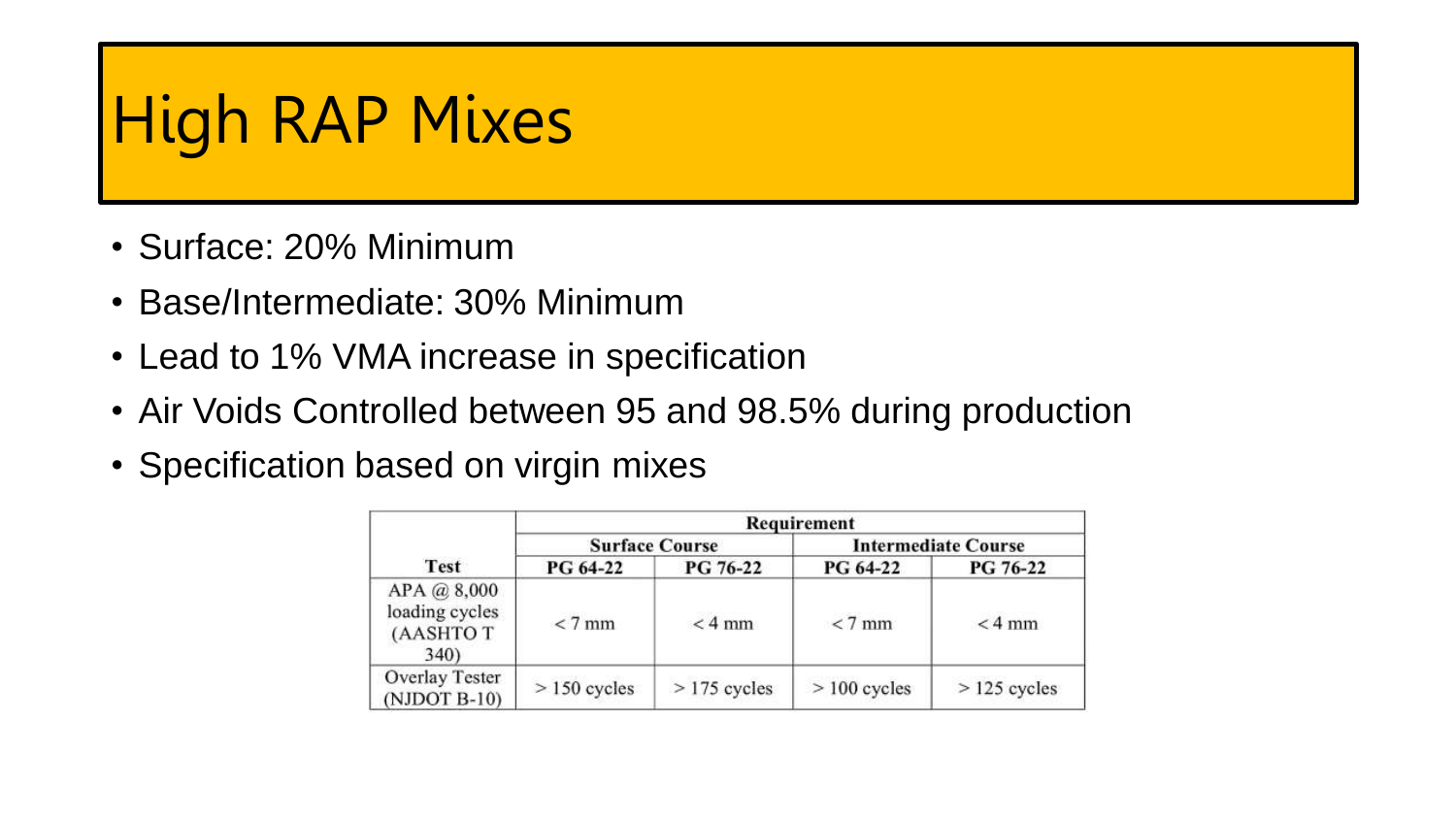### High RAP Mixes

- First trial: 2012 on Interstate 295
- Final mix had 25% in surface, 35% in intermediate
- Binder selection left to whatever was most appropriate for performance
- No issues with compaction, IRI and density measurements confirmed this

|                                 | 1295 Final HRAP Mixtures |                            |  |  |
|---------------------------------|--------------------------|----------------------------|--|--|
| Property                        | 9.5M76 (Surface Course)  | 12.5M64 (Intermed. Course) |  |  |
| RAP % Used                      | 25%                      | 35%                        |  |  |
| JMF Asphalt Content (%)         | $6.0\%$                  | 5.8%                       |  |  |
| % Binder Replacement            | 27.4%                    | 29.7%                      |  |  |
| PG Grade of Virgin Binder       | <b>PG70-22</b>           | PG64-28                    |  |  |
| (Continuous Grade)              | $(74.6 - 26.99)$         | $(64.8 - 28.29)$           |  |  |
| <b>Fractionated RAP Portion</b> |                          | 50% Fine RAP Fraction      |  |  |
| Used                            | 100% Fine RAP Fraction   | 50% Coarse RAP Fraction    |  |  |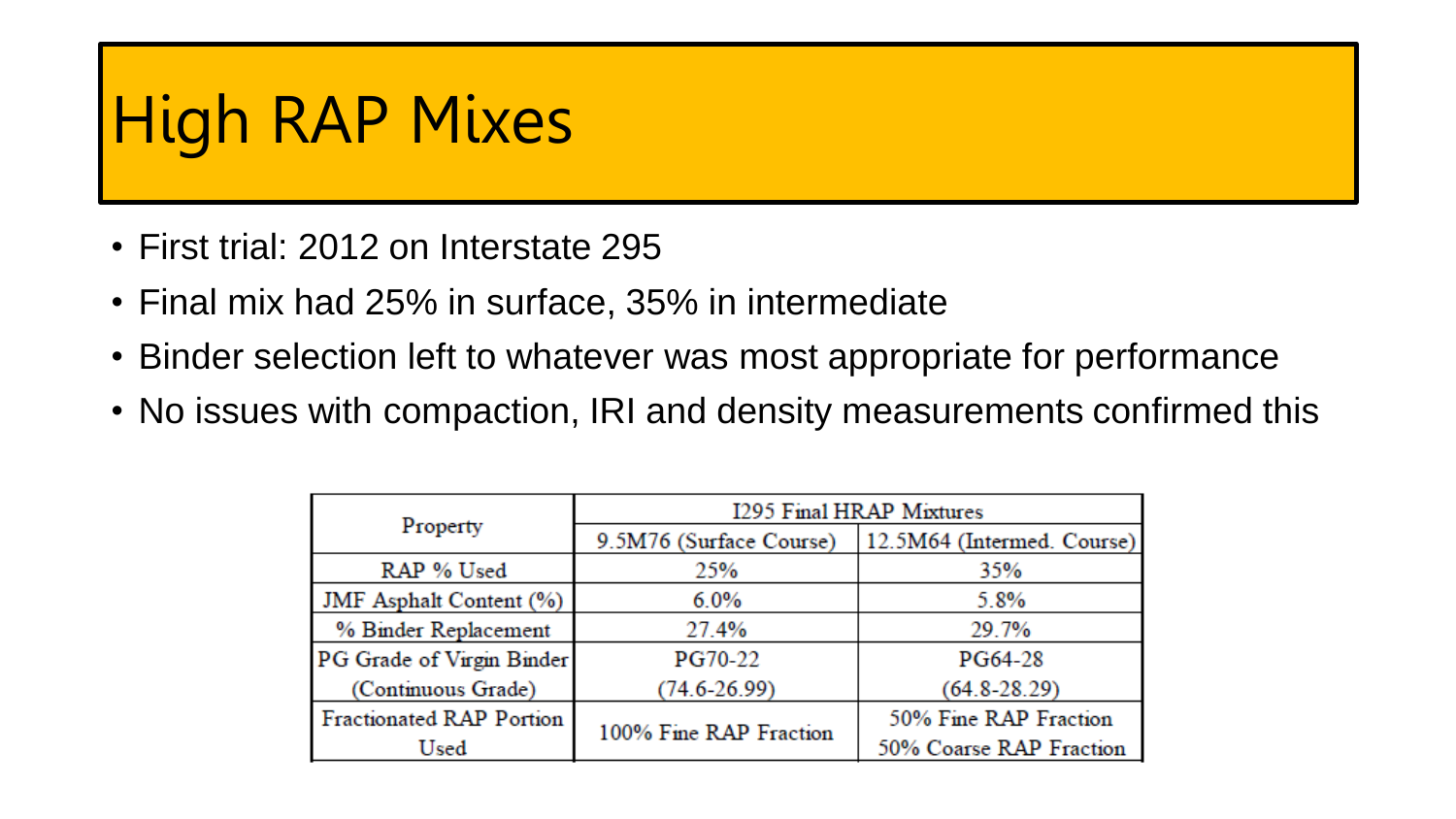# High RAP Mixes

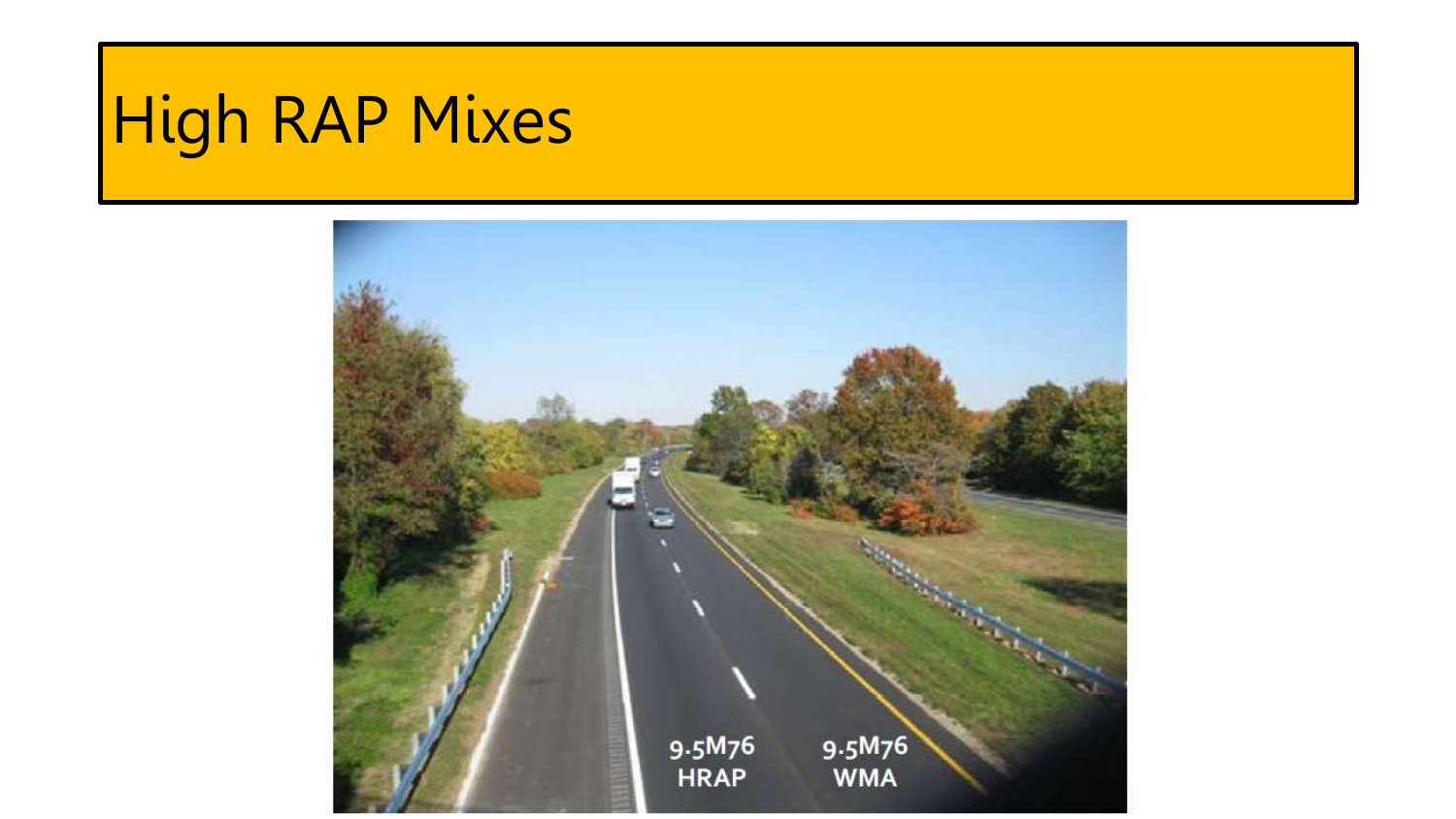#### Lessons Learned

- RAP mixes were under asphalted by 0.6% on average
- Lower NMAS for specialty mixes
- Increase in design VMA for incorporation of RAP
- Database of already approved mixes tested alongside construction of specialty mix trials
	- Database of virgin mixes used to generate specification for High RAP mixes
- Binder selection based on performance of the mix for some specialty mixes